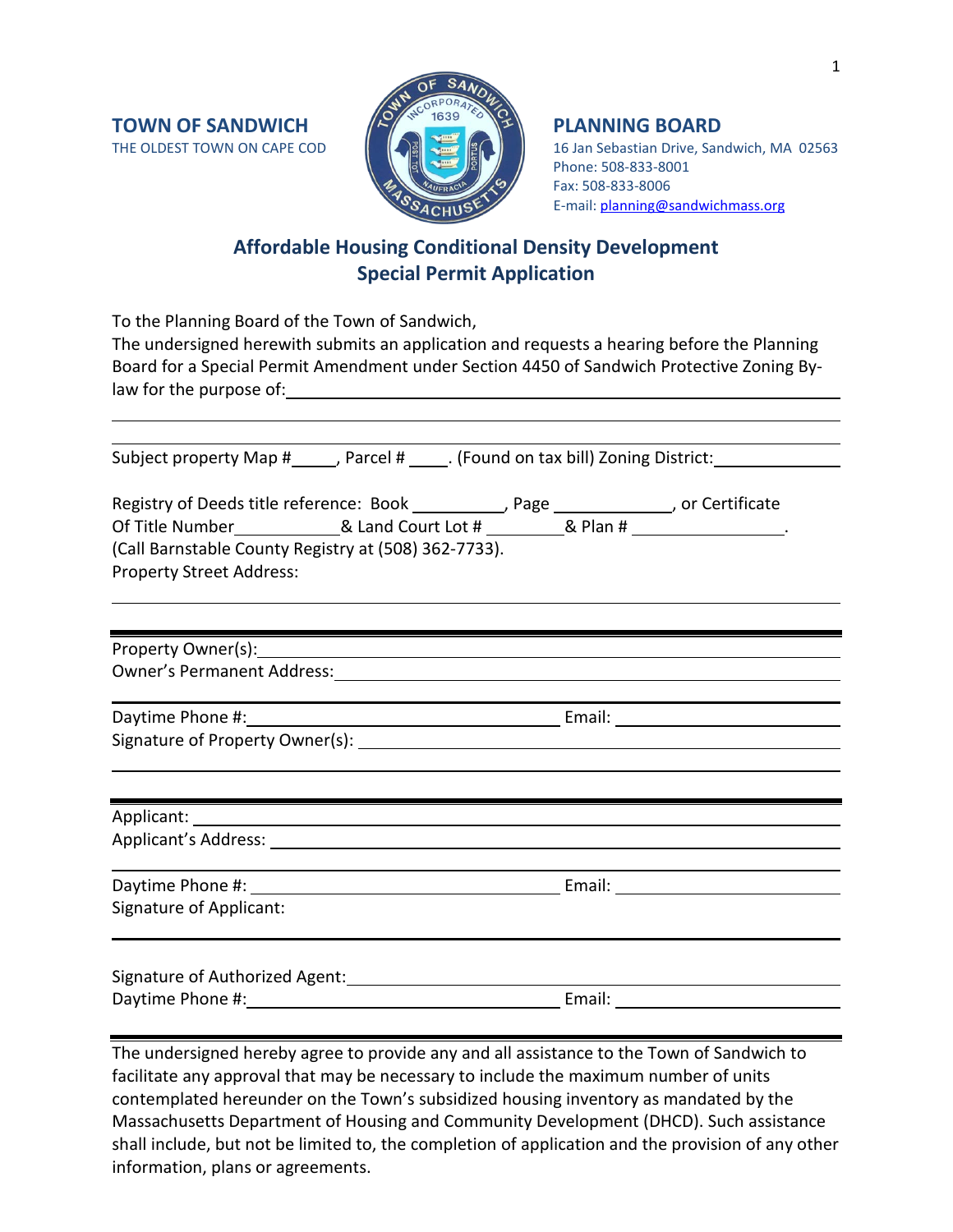## **Please read packet before submitting application.**

## **Submission Requirements for Special Permit Applications Two (2) copies of the following:**

Section 1340:

o Completed application form. Applications may be submitted electronically or by hard copy. The Department of Planning & Development is authorized to require up to ten (10) hard copies of all materials.

**(Two copies of this form must be stamped in by the Town Clerk's office prior to submission. One copy stays with the Town Clerk. The original is filed with the Planning Board Application)**

- o Written request for waiver of any submission requirements.
- o Photographs of premises and all adjoining structures.
- o A **site plan prepared** to a scale of 1" = 40' minimum, **by a Massachusetts Registered Architect, Landscape Architect, Civil Engineer or Land Surveyor,** illustrating:
	- o The shape and location of the proposed building(s) and proposed addition(s).

(*Section 2600 details setback requirements.*)

- o Vehicular and pedestrian circulation.
- o Proposed parking including service vehicles. (*Section 3120 defines parking requirements*.)
- o Entranceways, roadways, sidewalks and loading areas.
- o The general extent and nature of proposed cutting of natural vegetation and the proposed planting and landscaping of disturbed areas. (*Section 3500 has lot coverage requirements*.)
- o The general intentions for proposed utilities, the location and size of septic tanks and leaching fields and the handling of surface drainage.
- o The general location and types of outdoor signs. (*Town Bylaw Section 6.60 has sign sizes and types of illumination allowed*.)
- o The general location and intent of outdoor lighting. (*Section 3470 describes type and height of outdoor lighting allowed*.)
- o The general location and type of outdoor storage, fencing and screening. *Sections 3540, 3550 & 3560 describe requirements*.)
- $\circ$  Principal elevation at a scale of 1/16" = 1' minimum, showing:
	- 1. The general massing and height of the proposed facility, and (*Section 2600 lists height requirements*.)
	- 2. Any special heating, ventilation and mechanical requirements impacting the exterior.

## **Abutters Notice**

The laws governing Special Permits specify that "parties in interest" (also referred to as **abutters**) are entitled to receive **notice of the public hearing** for a special permit application and the **decision** on that application. The statute defines "parties in interest" as the person requesting the special permit for the property that is the subject of the special permit application; abutters, that is all property owners whose property directly abuts the property that is the subject of the special permit application; owners of land directly opposite on any street; abutters to abutters within three hundred feet of the property line of the petitioner and the Planning Boards of all abutting towns be sent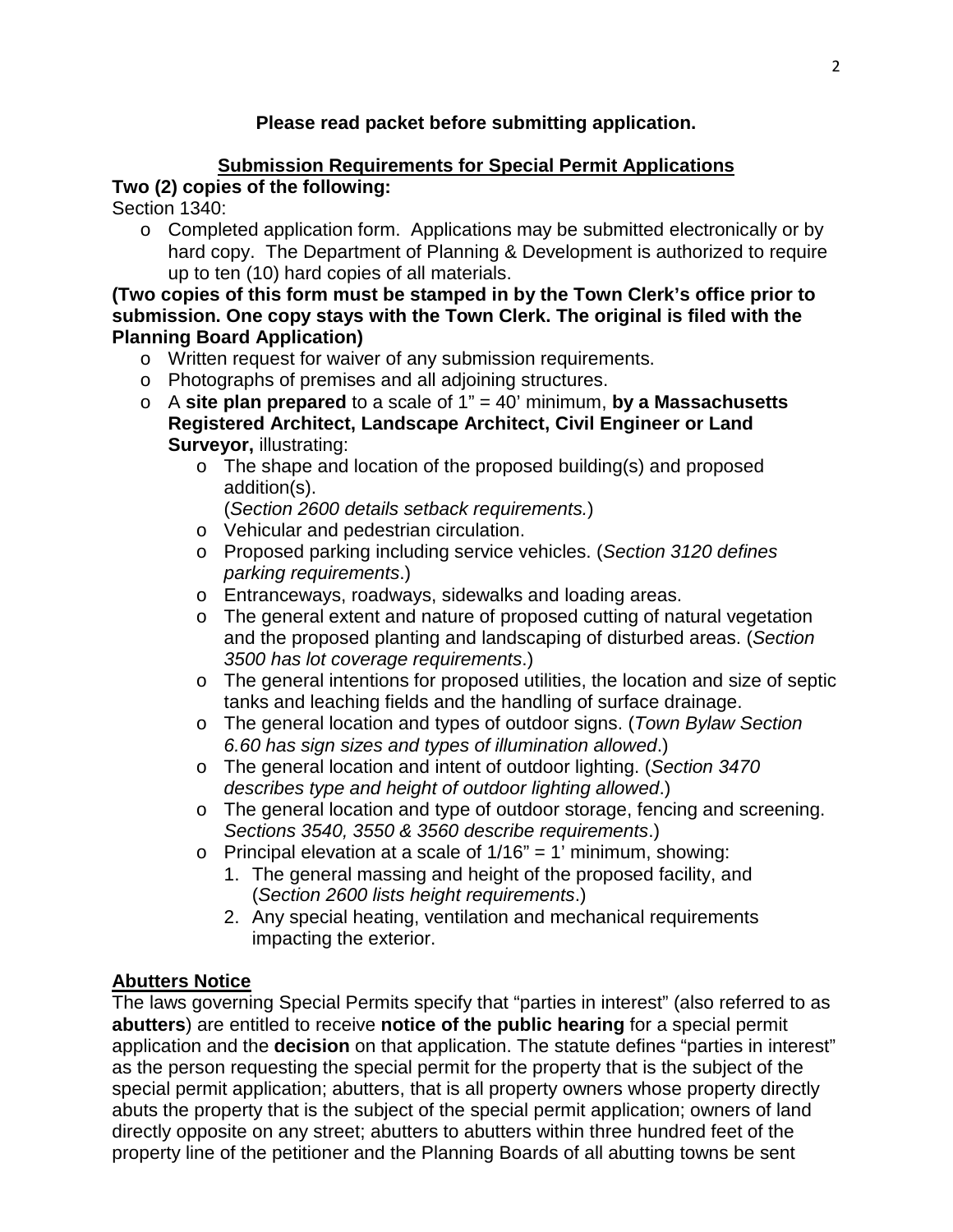notice as well. For Sandwich the abutting towns are Bourne, Barnstable, Falmouth and Mashpee. The Assessing department is familiar with these requirements.

The list of abutters must be certified by the Assessing Department. The Assessing Department is required to certify these lists in ten (10) days from the date they are received at the Assessing Department. The Assessing Department processes abutter's list certification requests in the order in which they are received. The Assessing Department will contact the person requesting certification when the list has been certified or if there are errors that require a revised abutter's certification request to be submitted to the Assessing Department. There is a fee for certifying abutter's lists. The phone number for the Assessing Department is 508-888-0157. You may also view instructions on the Town website at [www.sandwichmass.org.](http://www.sandwichmass.org/) Click on the Maps tab.

The original copy of the abutter's list certified by the Assessing Department must be submitted with the Special Permit application materials. The certified abutters list is then used by the applicant **to address the envelopes necessary for the required abutters notice** for the public hearing and for the decision.

## *Addresses for the Planning Boards of the four abutting towns:*

| Town of Bourne                    | <b>Planning Board</b> | 24 Perry Avenue, Buzzards Bay, MA 02532     |
|-----------------------------------|-----------------------|---------------------------------------------|
| Town of Barnstable Planning Board |                       | 200 Main Street, Hyannis, MA 02601          |
| Town of Falmouth Planning Board   |                       | 59 Town Hall Square, Falmouth, MA 02540     |
| Town of Mashpee Planning Board    |                       | 16 Great Neck Road North, Mashpee, MA 02649 |

## **Public Hearing Notice – 1st Mailing**

The public hearing notice is mailed to each abutter and the four abutting towns **by certified mail with return receipt requested. Remember to include an envelope for the applicant and/or property owner(s). Please be sure that the envelopes are complete with the following information:**

a. Each envelope must be legibly addressed; the return address must also be placed on the upper left hand corner of the envelope:

Planning & Development Office

16 Jan Sebastian Drive,

Sandwich MA 02563;

- b. Each envelope must have enough postage on it to mail one sheet of paper by certified mail return receipt requested;
- c. Each envelope must have the certified mail slips filled out;
- d. Each envelope must have the return receipt cards completely filled out. On the return receipt cards:
	- 1. The addressee is the person or organization to whom the public hearing notice is being sent.
	- 2. The service type is Certified Mail.
	- 3. The article number is the number on the Certified Mail slip.
	- 4. The return receipt cards must show the sender's address as: Planning & Development Office 16 Jan Sebastian Drive Sandwich, MA 02563;
- e. Place certified slip and green return receipt card inside each envelope and submit along with your completed application.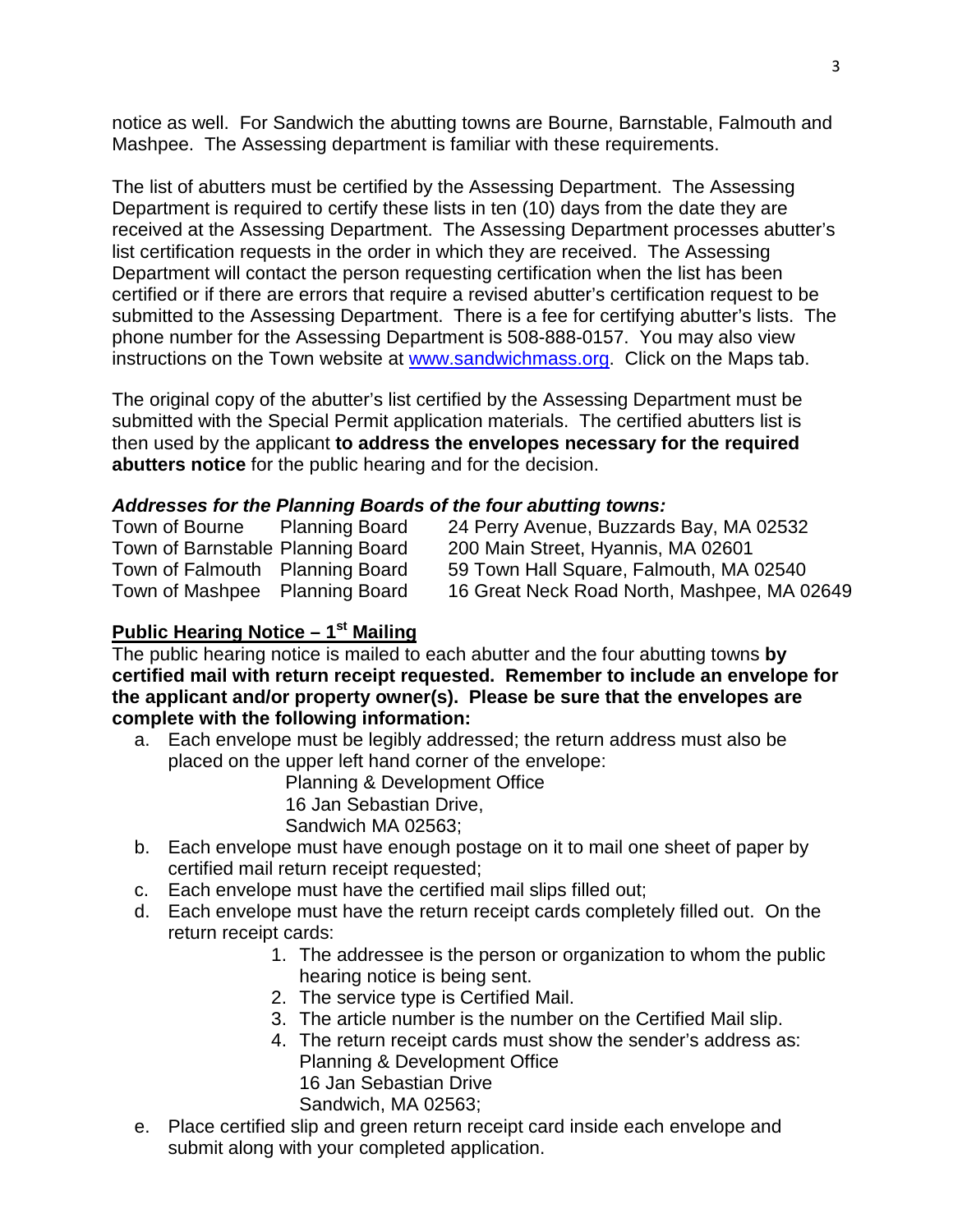## **Decision – 2nd Mailing**

After the Board makes their decision the law requires that this decision must also be noticed to the abutters and the Planning Boards of the four abutting towns by regular first class mail. However, the applicant and property owner(s) must be notified by **Certified Return Receipt** (please see the above "Public Hearing Notice" section for these envelope procedures).

For the **decision** envelopes:

a. Each envelope must be legibly addressed to the abutter or abutting town's Planning Board; the return address placed on the upper left hand corner of the envelope is:

Planning & Development Office 16 Jan Sebastian Drive Sandwich MA 02563;

- b. Each envelope must have a first class stamp affixed to it.
- c. Submit these envelopes along with your competed application.

The Planning & Development Office will mail the public hearing notices and the decisions to the abutters, Towns, applicant and/or property owner(s).

If you are being represented by an attorney/consultant, make sure you include envelopes for both the public hearing notice & decision to be mailed to your attorney/consultant as well.

#### **Advertising**

The laws governing Special Permits require that a public hearing be advertised in a newspaper of general circulation. The advertisement must appear two times with the first time being not less than fourteen (14) days before the public hearing. The advertisement must state the nature of the applicant's request, along with the date, time and place where the public hearing is to be held.

The applicant is responsible for the cost of the required advertising. The Town of Sandwich has contracted with Falmouth Publishing for the advertisement of public hearing notices. Falmouth Publishing publishes the Sandwich Enterprise once a week on Fridays. A check made out to **Falmouth Publishing Co., Inc.** (please refer to Fee Schedule) is required at the time of application submittal.

#### **Next Steps**

After the close of the public hearing the law gives the Board 90 days in which to file a decision with the Town Clerk. If the Special Permit is granted, the law requires that a 20 day appeal period must elapse from the date of that Town Clerk stamp before the decision is final. On the  $21<sup>st</sup>$  day you may obtain a copy of the decision from the Town Clerk, which will bear a notice that no appeals have been filed. The decision is then eligible to be recorded at the Registry of Deeds. (*Mandatory condition of all special permits and variance grants.*)

Please contact the Town Clerk's Office at 508-888-0340 for further information regarding the appeal period and the time that your decision will be ready for you. A copy of the recorded Special Permit must be provided to the Planning Board.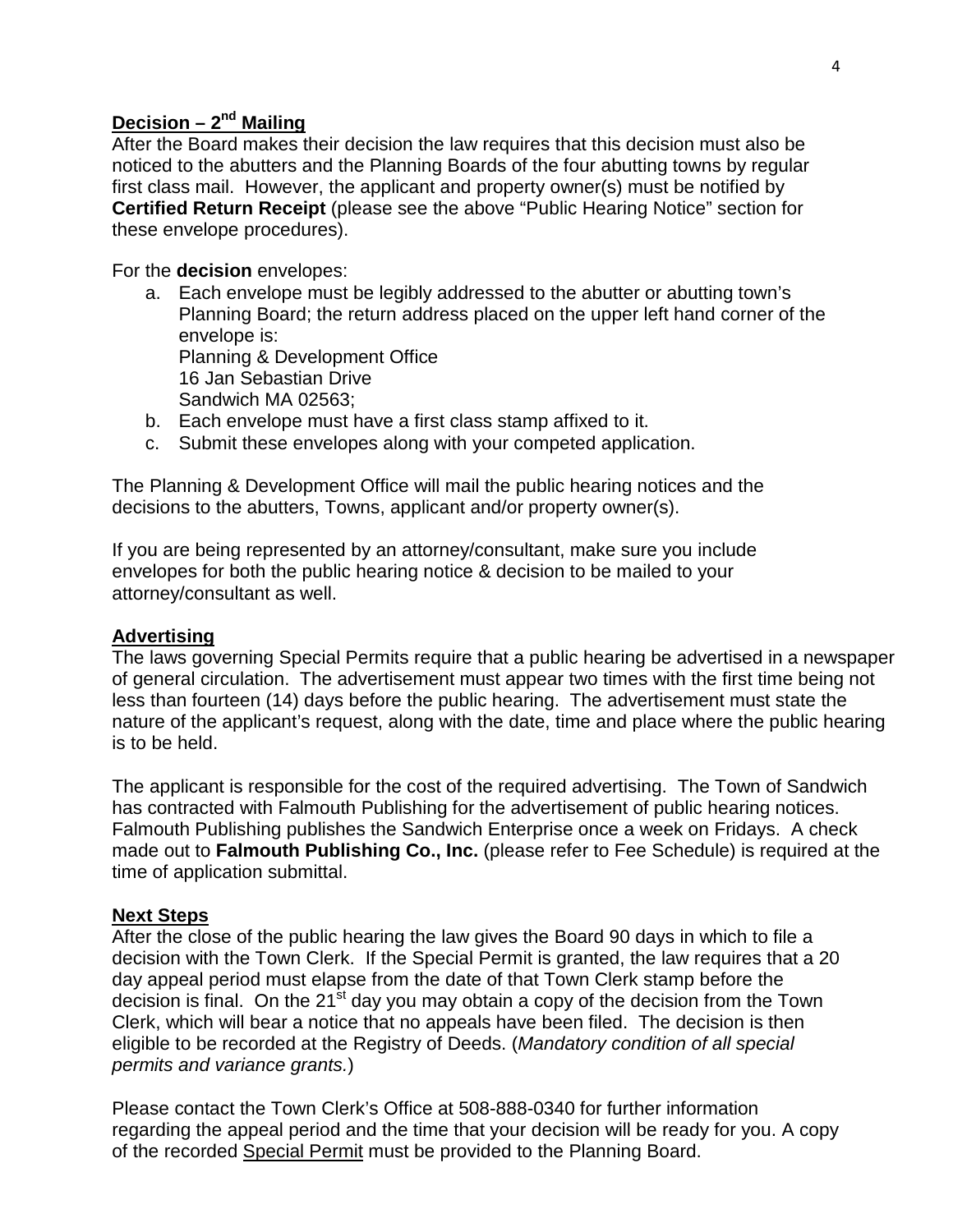If you have any questions, please contact the Planning & Development Office at (508) 833-8001 or e-mail us at <u>planning@sandwichmass.org.</u>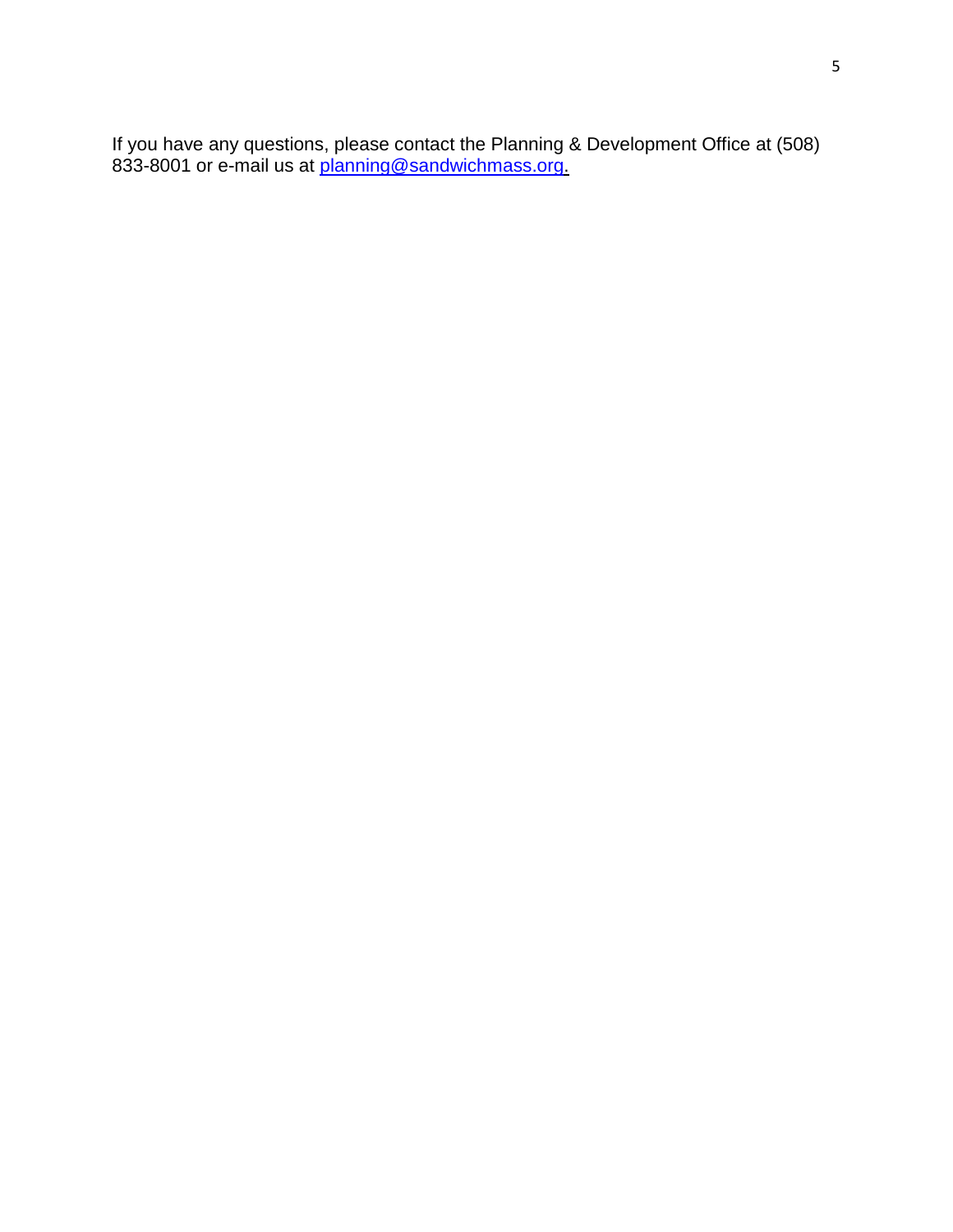

THE OLDEST TOWN ON CAPE COD **16 Jan Strategy (2008)** 16 Jan Sebastian Drive, Sandwich, MA 02563 Phone: 508-833-8001 Fax: 598-833-8006 E-mail: [planning@townofsandwich.net](mailto:planning@townofsandwich.net)

## Affordable Housing Conditional Density Development Special Permit Regulation Adopted June 29, 2004

## 1. A. **Authority**

In accordance with Section 4450 of Sandwich Zoning By-law, the Sandwich Planning Board has the authority by special permit to approve, approve conditions or disapprove Affordable Housing Conditional Density Developments within the Town of Sandwich.

## 2. B. **Purpose**

The purpose of Section 4450 is to further the goal of providing affordable housing for persons of various age and income levels in accordance with Massachusetts General Law, Chapter 40A, Section 9 which allows municipalities to adopt "incentive" ordinances for the creation of affordable housing, and for the purpose of:

- 1. Helping residents and their families who, because of rising land prices, have been unable to obtain suitable housing at an affordable price and,
- 2. Maintaining a stable economy by preventing out-migration of residents who are an essential part of our community

The Planning board may grant a special permit that allows an increase in density through a relaxation of dimensional requirements of the Sandwich Protective Zoning Bylaw as described in Section 4453. Any special permit granted pursuant to this section shall require that a minimum of 50% percent of all units developed on the site subject to the special permit shall be sold and maintained at affordable prices according to the standards in Section 4453 and 4455.

## C. **Procedure for The Submission of an Affordable Housing Conditional Density Development**

An Affordable Housing Conditional Density Development may require both a special permit and definitive subdivision approval. Density increases shall only be allowed in accordance with the requirements and restrictions set out in Section 4453 and 4455. The definitive subdivision approval shall be in accordance with the Subdivision Control Law and the Sandwich Planning Board Subdivision Rules and Regulations. The Planning Board shall hold a concurrent public hearing for both applications. As further incentive for the construction of affordable housing the Board may, at its discretion and upon written request from the applicant, waive certain standards for the requirements set forth in the Sandwich Planning Board Subdivision Rules & Regulations.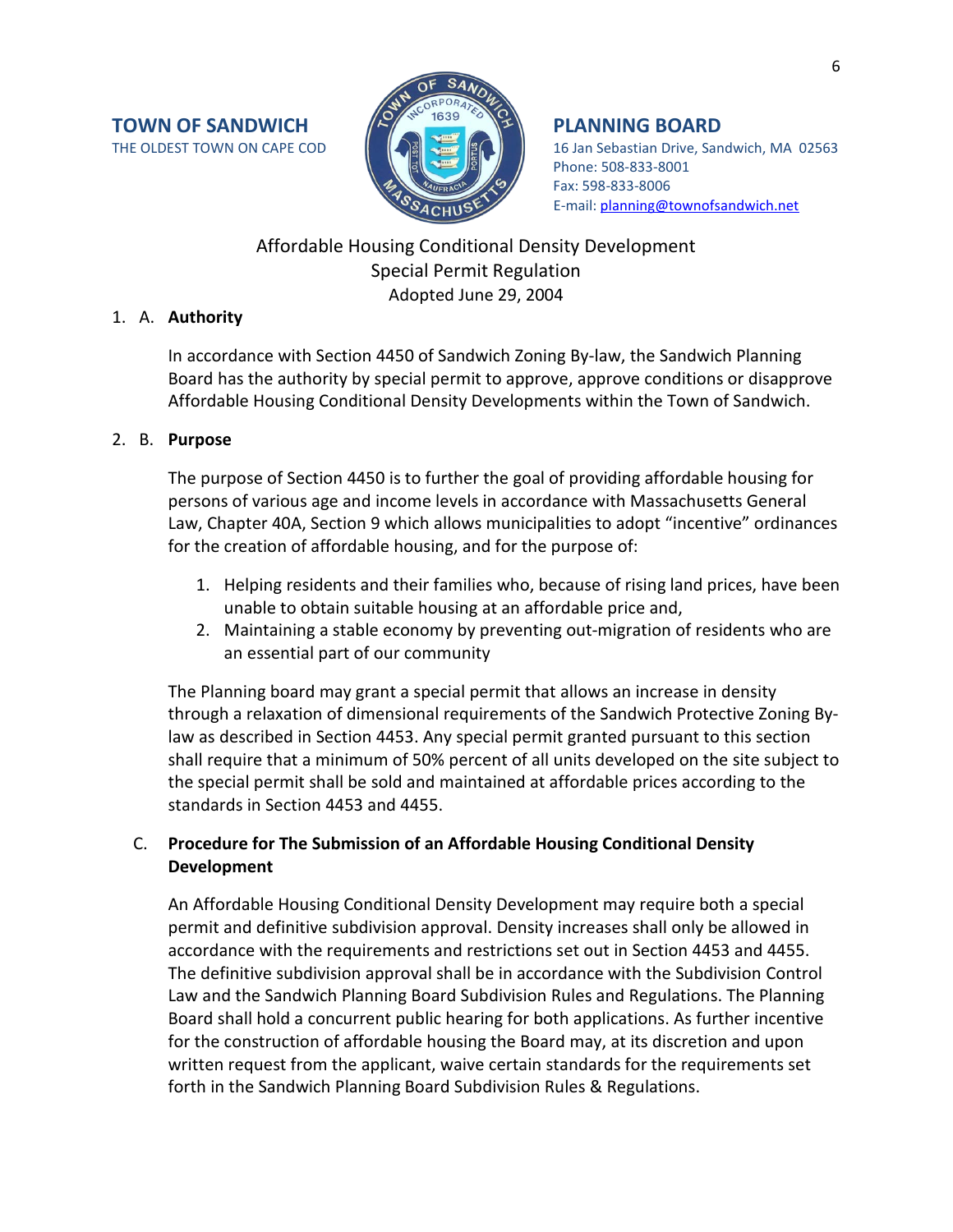## 1.C.1. **Contents**

- A. Applicants for a special permit for an Affordable Housing Conditional Density Development shall submit information as required in Section 3.C "Definitive Plan" of the Subdivision Rules and Regulations to the Planning Board and Protective Zoning By-law Section 4456b, a completed Form C application form and a municipal lien certificate. This definitive plan application shall be advertised and noticed according to the provision of MGL Chapter 41, Section 81.
- B. Applicants shall submit a completed Affordable Housing Conditional Density application and materials as specified in Section 4456a. For copying purposes one unbound copy of the application materials and one 11"x17" copy of each plan shall be submitted.
- C. Applicants shall submit all necessary information to allow the Town to have the maximum number of units included on the Town's subsidized housing inventory as mandated by the Massachusetts Department of Housing and Community Development (DHCD). In order to facilitate this process, the applicant shall complete any and all application for approval under the so-called Local Initiative Program by DHCD as the "Units Only" Local Initiative Program. The applicant shall also provide a written statement that they agree to work with the town to facilitate approval under such program.
- D. If the plan involves more than one ownership, each owner of land included in the plan shall be a party to the application and, upon plan approval, subject to its provisions.

## 1.C.2. **Other Materials**

The application materials shall indicate the following:

- A. Each landowner's interest in the land to be developed;
- B. The form of organization proposed to won and maintain common open space;
- C. The substance of covenants and grants of easement to be imposed upon the use of the land and structures.

## 1.C.3. **Open Space**

All land not designated for roads, dwellings or other development within the Affordable Housing Conditional Density Developments, shall be held for common use of the residents of the development.

A. Common open space shall be preserved for recreation or conservation. Building coverage shall not exceed five (5) percent within the area designated as open space.